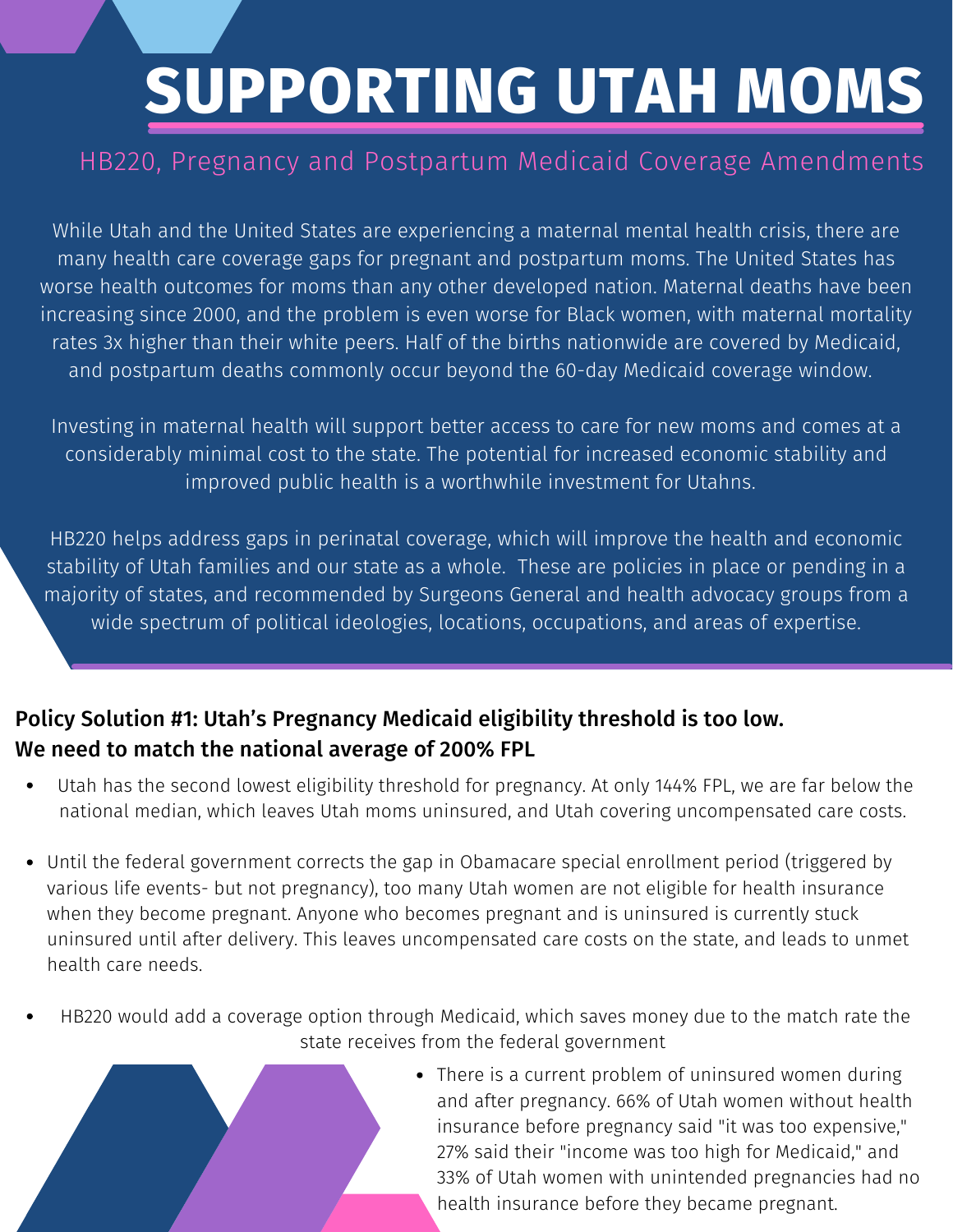#### Policy Solution #1 (continued): Utah's Pregnancy Medicaid eligibility threshold is too low. We need to match the national average of 200% FPL.

- Poor maternal health and inadequate prenatal care contributes to increased risks of pre-term births, low birth weight babies, behavioral and developmental disorders, social disorders, and delayed cognitive development among children. These factors are shown to inhibit educational attainment, long-term health outcomes, and productivity in adulthood.
- While Utah and the United States are experiencing a maternal mental health crisis, there are country, with the number of children diagnosed with the syndrome nearly tripling in the last decade. 5% of newborn children in Utah are positive for drugs, most of which are opiates. What is most alarming is that from 2002-2011 there was nearly a 245% increase in children born with neonatal abstinence syndrome (NAS) as a result of drug usage during pregnancy. Utah has one of the highest rates of children born with Neonatal Abstinence Syndrome in the
- a family of 4 the current limit is \$3180 per month. This bill would allow help for folks without other coverage options earning up to \$2146 for a single pregnant woman or \$4400/month for a family of Current affordability barriers: for single pregnant woman, the current limit is \$1546 per month. For four.

#### Policy Solution #2: A full year of postpartum coverage is needed; 60 days Is not enough.

- 65% of women covered by Medicaid or CHIP at delivery were uninsured for at least one month during their pregnancies. In the six months after childbirth, 55% of these low-income women had a gap in coverage for at least one month, and 25% experienced two or more uninsured months.
- Postpartum care does not end at 60 days and neither should coverage. More than 70% of postpartum care spending occurs after 90 days postpartum.
- Between 43-365 days postpartum 65% of pregnancy-related deaths occur.
	- nearly 12% of deaths occurring in the late post-partum period are preventable with adequate care and coverage.
- There is a real need for mental health treatment, and the maternal mortality crisis illustrates the importance of continuity of care.
	- o There are also savings to the state when prioritizing treatment early on rather than chasing relapse.
- 20% of uninsured mothers report experiencing at least one unmet medical need including access to prescription drugs and mental health care due to the expense .
- Nearly 1 in 5 (19%) of Utah women with symptoms of postpartum depression had no health insurance after their babies were born.

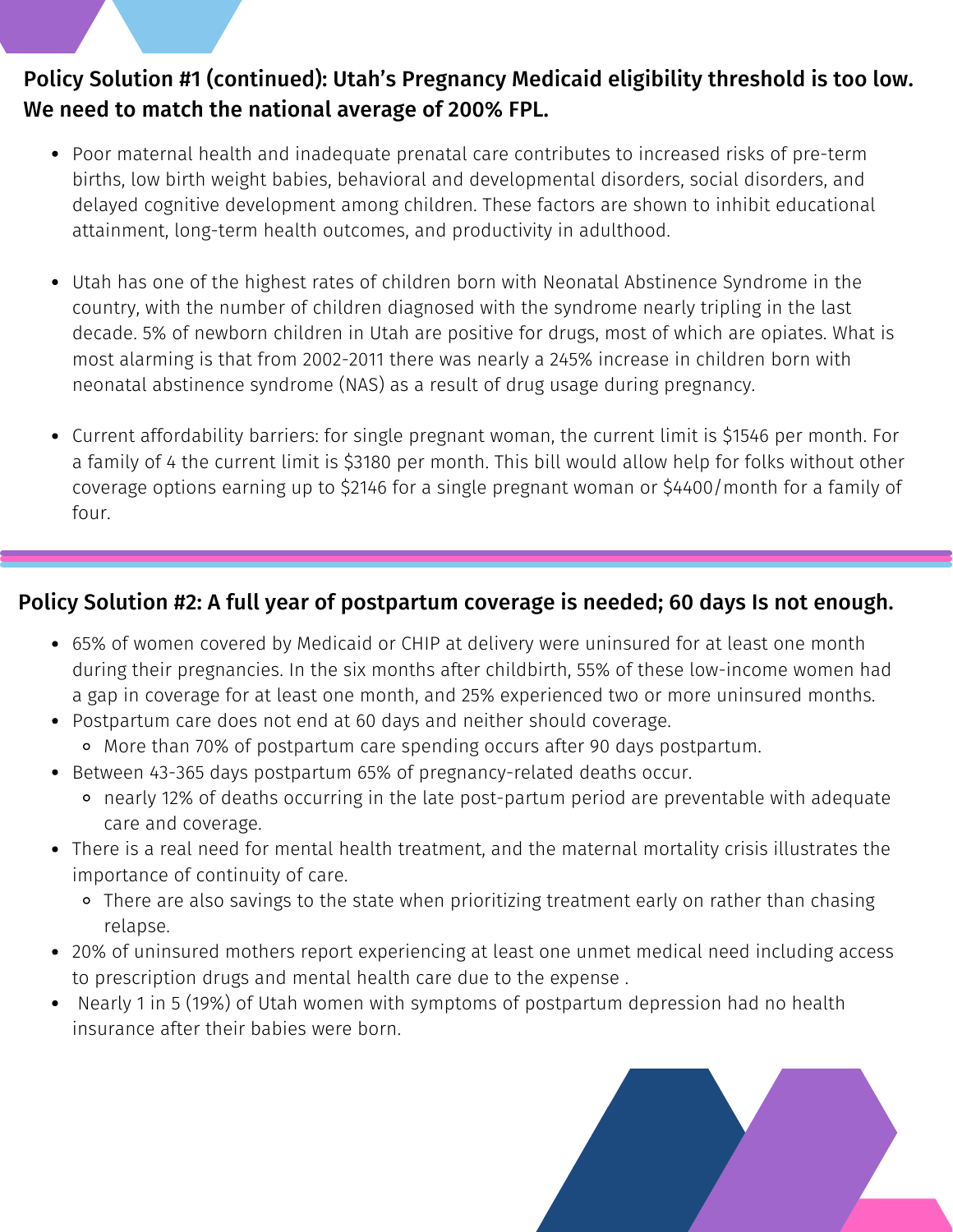#### Potential Questions and Answers:

- Are there really enough people cycling off of Medicaid and losing coverage temporarily to worry about?
	- Yes. We don't have full data on disenrollment, but we do know:
	- 55% of these low-income women had a gap in coverage for at least one month, and 25% experienced two or more uninsured months
- While Utah and the United States are experiencies and the United States are experiences and the United States are experiences.  $\circ$  65% of [pregnancy-related](https://mihp.utah.gov/perinatal-mortality-review) deaths occur between 43-365 days [postpartum](https://mihp.utah.gov/perinatal-mortality-review)
- Private insurance is better coverage (ACA/employer)
- o There are out-of-pocket costs not associated with Medicaid (copay, deductible, etc.)
	- $\circ$  Medicaid has \$0 behavioral/mental health out-of-pocket costs
		- o Not everyone is eligible (unemployed, their employer doesn't offer, not eligible for ACA enrollment period, missed ACA enrollment period)
- Didn't Medicaid Expansion already take care of this?
	- Medicaid expansion does not guarantee continued coverage, so the postpartum extension will lock in a year of health care coverage and eliminate the stress of extra paperwork
	- F220 helps in a mother is meonic mas not enanged at all daming pregnancy, site can stay on mearcala and experience the health and experience the health and experience the health and experience the health and experience the mit just more to the neate *Expansion moureate program, Bor by sintering over to the neat*<br>Expansion program, mom loses her counseling and dental benefits- both critical benefits If a mother's income has not changed at all during pregnancy, she can stay on Medicaid and will just move to the Adult Expansion Medicaid program. BUT by switching over to the Adult during the postpartum period
		- o It's common for a family's income to increase slightly over the course of pregnancy and delivery. A mom may no longer qualify for Medicaid after 60 days and will have to transition to the marketplace, which has issues listed above
		- Any new mom will tell you: changing insurance 60 days after delivery is stressful, hectic, and a recipe for delayed care or going uninsured!
- What is the state and local context for the claims about the maternal mortality crisis?
	- Since 1987, pregnancy-related deaths have been steadily increasing in the United States. The U.S. is considered the worst country in the western world for maternal death rates. Even more troubling is that 52% of [pregnancy-related](https://www.cdc.gov/vitalsigns/maternal-deaths/index.html#:~:text=About%20700%20women%20die%20from,to%201%20year%20after%20delivery.) deaths happen postpartum, and 3 out of 5 of these deaths are preventable.
	- Utah is not immune to this crisis. The leading cause of pregnancy-related death in our state is overdose. For every 100,000 births, almost 16.5 women in our state die from pregnancy-related deaths, and 75% of these deaths were a result of overdose or suicide. The Utah Maternal Mortality Review Board found that 92% of postpartum deaths were preventable.